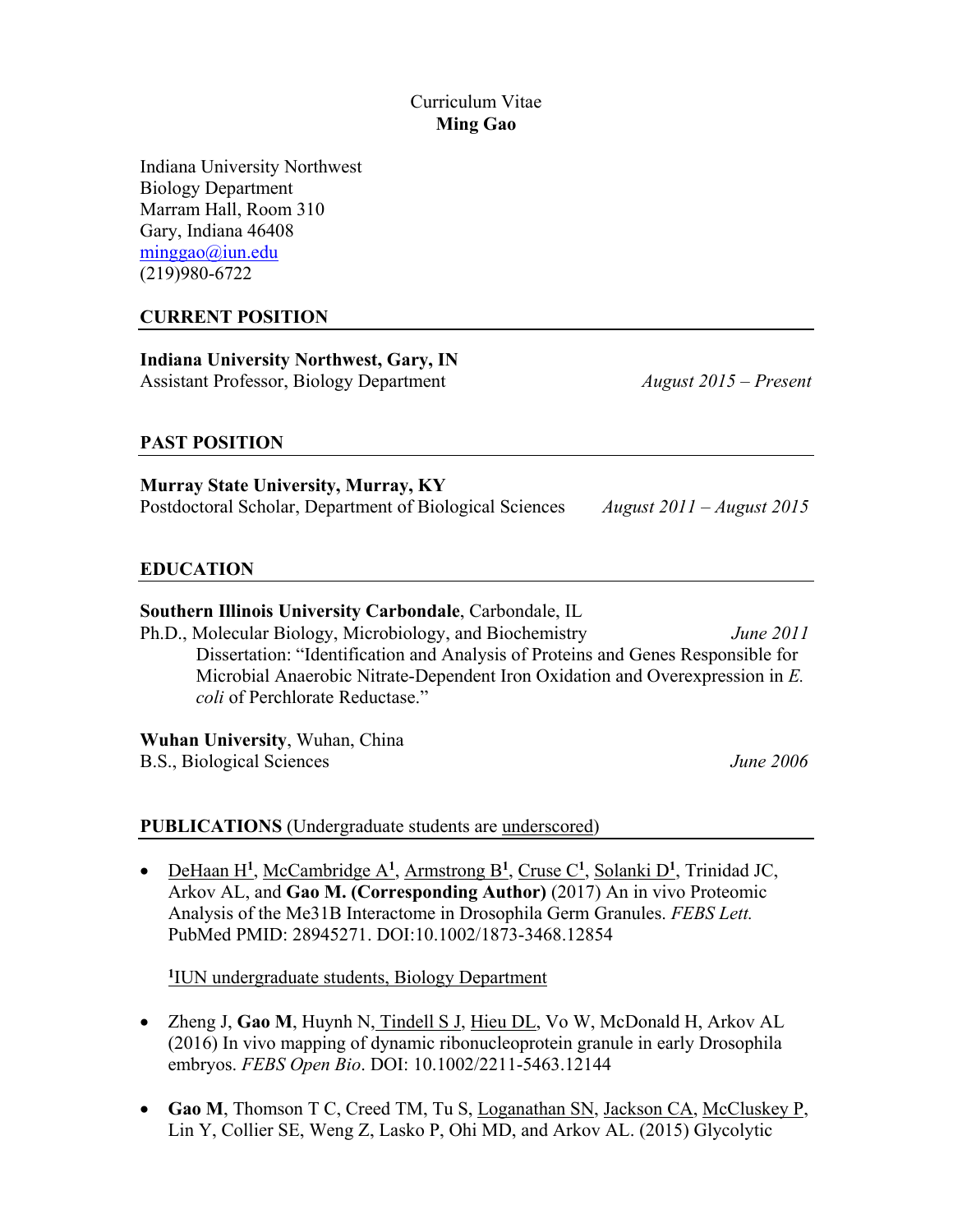Enzymes Localize to Ribonucleoprotein Granules in Drosophila Germ Cells, Bind Tudor and Protect from Transposable Elements. *EMBO Reports*. DOI: 10.15252/embr.201439694

- **Gao M**, McCluskey P, Loganathan SN, and Arkov AL. (2014) An *in vivo* Crosslinking Approach to Isolate Protein Complexes from Drosophila Embryos. *Journal of Visualized Experiments*. (86), e51387, DOI:10.3791/5.
- **Gao M**, and Arkov AL. (2013) Germ Cell Formation in Posterior of Early Drosophila Embryo. *Molecular Reproduction and Development*. DOI: 10.1002/mrd.22194.
- **Gao M**, and Arkov AL. (2013) Next Generation Organelles: Structure and Role of Germ Granules in the Germline. *Molecular Reproduction and Development*. 80(8):610-23, DOI:10.1002/mrd.22115.

## **Under review:**

• McCambridge A**<sup>1</sup>**, Solanki D**<sup>1</sup>**, Govani N**<sup>1</sup>** , Olchawa N**<sup>1</sup>**, Trinidad JC, and **Gao M. (Corresponding Author)** (2019) Comparative Proteomics Reveal Me31B's Interactome Dynamics, Expression Regulation, and Uncanonical Assembly into Germ Granules during Drosophila Germline Development. *Scientific Reports*.

**1** IUN undergraduate students, Biology Department

### **Pedagogical research**

• Huysken K, Olivey H, McElmurry K, **Gao M**, & Avis P. (2019) Assessing Collaborative, Project-based Learning Models in Introductory Science Courses. *Journal of the Scholarship of Teaching and Learning*, 19(1). <https://doi.org/10.14434/josotl.v19i1.26777>

### **GRANTS**

## **External Grants**

- National Institute of Health Academic Research Enhancement Award Program (R15)
	- o **Impact Score: 10** (**perfect score**)
		- o **Awarded amount: \$[464,973.00](https://464,973.00)** *2018 2021*
- National Institute of Health Academic Research Enhancement Award Program (R15)
	- o Proposed funding amount: [\\$465,074.00](https://465,074.00)
	- o Impact Score: 60 (Not funded) *2017*

## **IU Research Grants**

• IUN Research Support Fund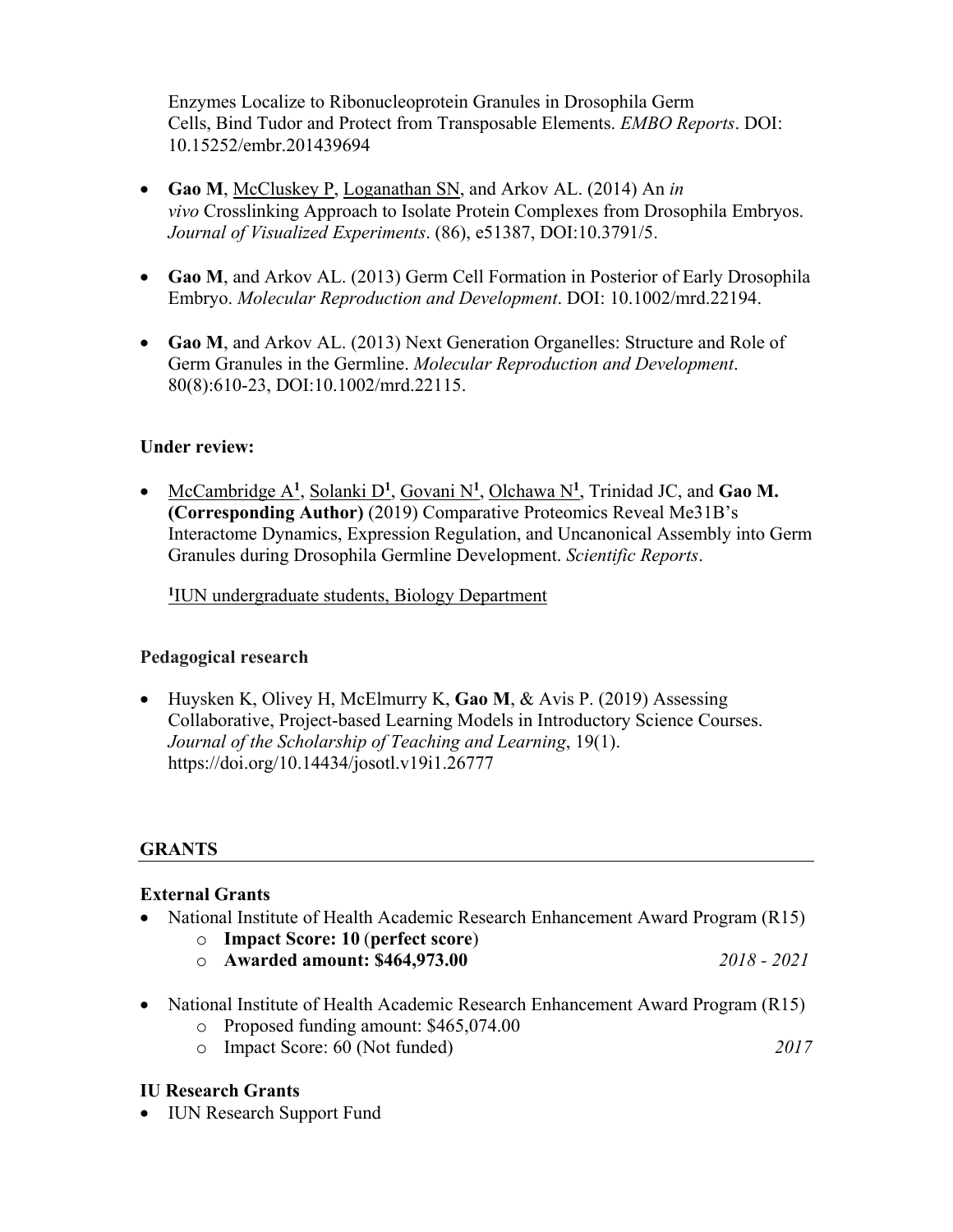|           | $\circ$                          | Funded amount: \$19,577.00                                                                                                                                      | $2018 - 2019$ |      |
|-----------|----------------------------------|-----------------------------------------------------------------------------------------------------------------------------------------------------------------|---------------|------|
| $\bullet$ | $\circ$                          | <b>IUN Research Project Initiation Grant</b><br>Funded amount: \$9,800.00                                                                                       | $2016 - 2017$ |      |
| $\bullet$ | and M. Gao (mentor)              | <b>IU Undergraduate Research Grants (as mentor)</b><br>IUN Minority Opportunity for Research Experience (MORE) program to N. Olchawa                            |               | 2019 |
| $\bullet$ | (mentor)                         | Beta Beta Beta Biological Society Research Grant to A. McCambridge and M. Gao                                                                                   |               |      |
|           | $\circ$                          | Funded amount: \$800.00                                                                                                                                         | $2018 - 2019$ |      |
| $\bullet$ | $\circ$                          | IUN Undergraduate Research Fund to D. Solanki and M. Gao (mentor)<br>Funded amount: \$2,500.00                                                                  | $2018 - 2019$ |      |
| $\bullet$ | $\circ$                          | IUN Undergraduate Research Fund to A. McCambridge and M. Gao (mentor)<br>Funded amount: \$2,500.00                                                              | $2018 - 2019$ |      |
| $\bullet$ | $\circ$                          | IUN IN Louis Stokes Alliances for Minority Participation (LSAMP) Summer<br>Research Scholarship to N. Olchawa and M. Gao (mentor)<br>Funded amount: \$3,899.00  |               | 2018 |
| $\bullet$ | $\circ$                          | IUN IN Louis Stokes Alliances for Minority Participation (LSAMP) Summer<br>Research Scholarship to D. Casillas and M. Gao (mentor)<br>Funded amount: \$3,899.00 |               | 2018 |
| $\bullet$ | $\circ$                          | IUN Undergraduate Research Fund to H. DeHaan and M. Gao (mentor)<br>Funded amount: \$2,020.00                                                                   | $2017 - 2018$ |      |
| $\bullet$ | $\circ$                          | IUN Undergraduate Research Fund to B. Armstrong and M. Gao (mentor)<br>Funded amount: \$2,020.00                                                                | $2017 - 2018$ |      |
|           |                                  | <b>AWARDS AND HONORS</b>                                                                                                                                        |               |      |
|           | <b>Teaching Award</b><br>$\circ$ | IUN Board of Trustees Teaching Award<br>Awarded amount: \$2,500.00                                                                                              | 2017-2018     |      |
|           | <b>Research Award</b>            |                                                                                                                                                                 |               |      |
|           | $\circ$                          | IUN 2019 Summer Faculty Fellowship for Research<br>Awarded amount: \$11,000.00                                                                                  |               | 2019 |
|           | $\circ$                          | IUN 2018 Summer Faculty Fellowship for Research<br>Awarded amount: \$11,000.00                                                                                  |               | 2018 |
| ٠         | $\circ$                          | IUN 2017 Summer Faculty Fellowship for Research<br>Awarded amount: \$11,000.00                                                                                  |               | 2017 |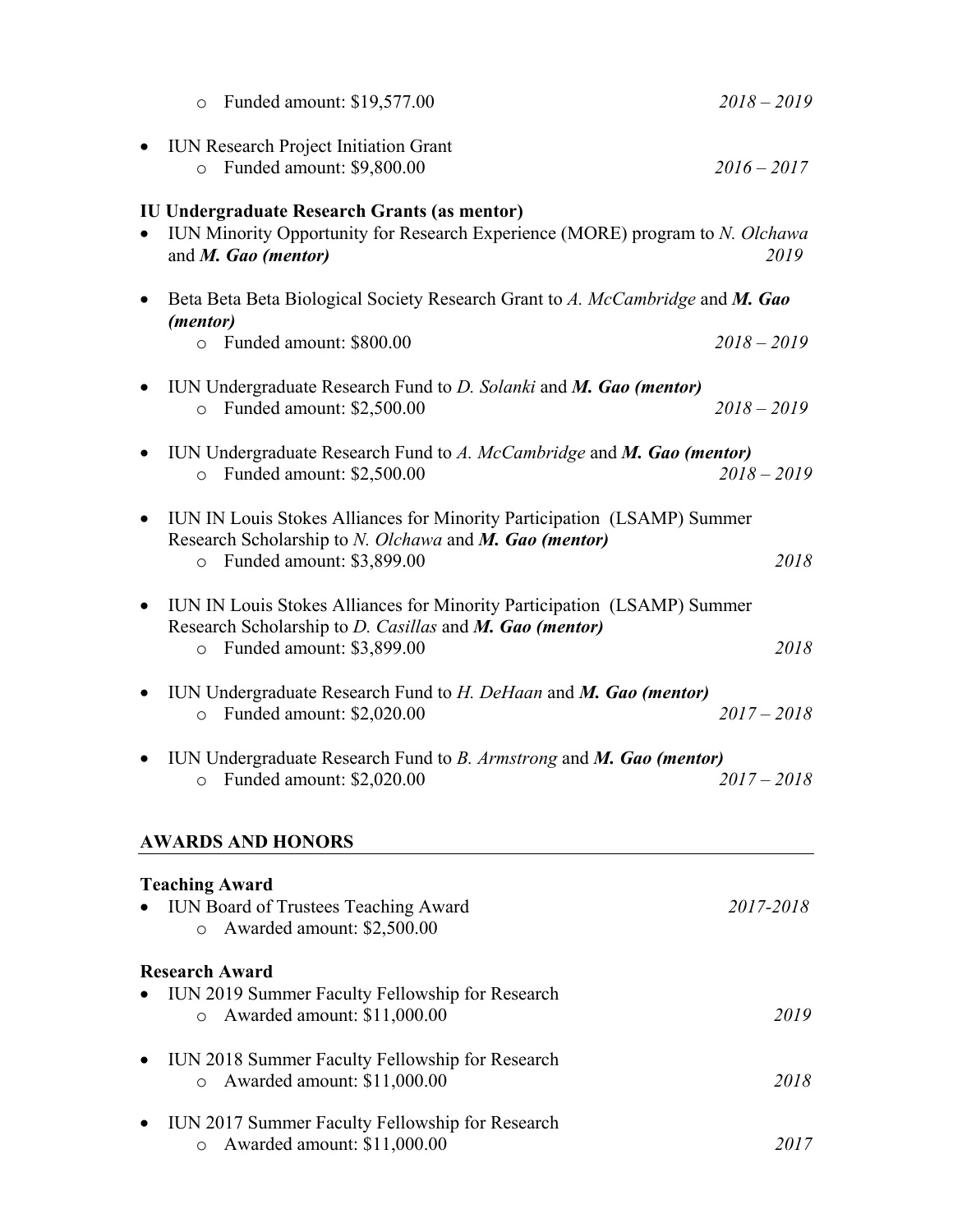• IUN 2016 Summer Faculty Fellowship for Research o Awarded amount: [\\$11,000.00](https://11,000.00) *2016* 

### **CONFERENCE PRESENTATIONS** (since employment at IUN)

### **Peer-Reviewed Conferences** (IUN undergraduate students are underscored)

- McCambridge A, Solanki D, Govani N, Olchawa N, Trinidad JC, and **Gao M.** A comparative proteomics study of Me31B interactome reveals its dynamics during *Drosophila* germline development. *60th Annual Drosophila Research Conference, Dallas, TX, March 2019*
- Vo DHL, Tindell S, Hagen M, Umstead C, Zheng J, **Gao M**, and Arkov AL. Structure-function analysis of germ granule nanoparticles in Drosophila. *60th Annual Drosophila Research Conference, Dallas, TX, March 2019*
- McCambridge A, Solanki D, Govani N, Olchawa N, Trinidad JC, Arkov AL, and **Gao M.** A Comparative Proteomics Analysis of Me31B-containing Germ Granules Suggests Their Unique Assembly Mechanism. *Germ Cells Meeting at Cold Spring Harbor Laboratory, Cold Spring Harbor, NY, October 2018*
- DeHaan H, McCambridge A, Armstrong B, Cruse C, Solanki D, Trinidad JC, Arkov AL, and **Gao M.** A Proteomic Analysis of Me31B Interactome in Drosophila Germ Granules. *The 59th Annual Drosophila Research Conference, Philadelphia, PA, April 2018*
- **Gao M**, Avis P, Huysken K, McElmurry K and Olivey H. Using a Collaborative Learning Model to Increase Student Performance in Introductory Biology. *Biology Leadership Community Summit, Tucson, AZ, February 2017*
- Arkov AL, **Gao M**, Huynh N, Tindell SJ, Vo H, Zheng J. Analysis of Germ Granule Nanoparticles in Drosophila. *Cold Spring Harbor Laboratory Meeting, Germ Cells, CSHL, NY, October 2016.*
- **Gao M** (**Invited speaker**). Proteomics Study of Germ Granules Using Scaffold Protein Tudor. *The Society for Developmental Biology 75th Annual Meeting, Boston, MA, August, 2016*

### **IU All-Campus Conferences**

- Casillas D and **Gao M (mentor)** Analysis of *me31B* Gene's Role in Stabilizing Drosophila Germline RNA and Me31B protein's RNA Binding Specificity. *24th Indiana University Undergraduate Research Conference, IUPUI campus, Indianapolis, IN, November 2018.*
- McCambridge A and **Gao M (mentor)** Identifying The Me31B Complex Components In Germ Granules. *24th Indiana University Undergraduate Research*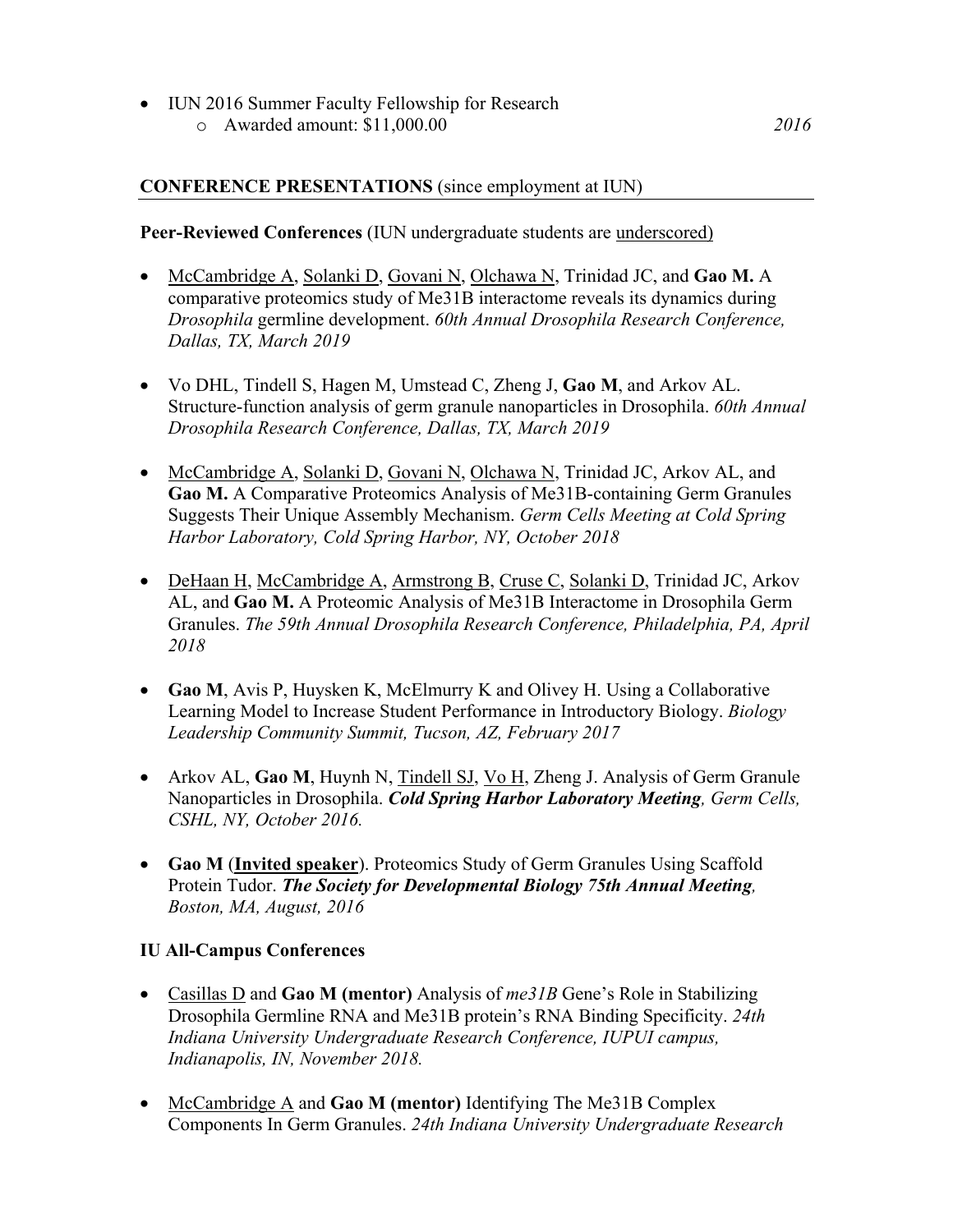*Conference, IUPUI campus, Indianapolis, IN, November 2018.* 

- Solanki D and **Gao M (mentor)** Analysis of the Interaction Between Drosophila Germline Proteins Me31B and Tudor. *24th Indiana University Undergraduate Research Conference, IUPUI campus, Indianapolis, IN, November 2018.*
- Neal Govani, **Gao M (mentor)** Analysis of Me31B Protein Localization During Egg Development. *23rd Indiana University Undergraduate Research Conference, IUPUI campus, Indianapolis, IN, November 2018.*
- McCambridge A, **Gao M (mentor)** Identifying The Me31B Complex Components In Germ Granules**.** *23rd Indiana University Undergraduate Research Conference, IUPUI campus, Indianapolis, IN, November 2017.*
- Solanki D, **Gao M (mentor)** Analysis of the Interaction Between Drosophila Germline Proteins Me31B and Tudor. *23rd Indiana University Undergraduate Research Conference, IUPUI campus, Indianapolis, IN, November 2017.*
- **Gao M** (**Invited speaker**). Molecular Mechanisms of Germ Cell Development in Drosophila. *Purdue University Northwest, Hammond, IN, January 2017*
- Kaur A and **Gao M (mentor)** The Investigation of Me31B Protein in Germ Cell Formation. *22nd Indiana University Undergraduate Research Conference, IUPUI campus, Indianapolis, IN, December 2016.*
- **Gao M** (**Invited speaker**). Molecular Mechanisms of Germ Cell Development in Drosophila. *Indiana University Northwest School of Medicine, Gary, IN, November 2016*

## **IU Northwest College of Arts and Sciences Conferences**

- McCambridge A and **Gao M (mentor)** A Comparative Analysis of the Me31B Protein Complexes in Drosophila Ovary and Embryo. 15<sup>th</sup> *Annual College of Arts and Sciences Student Research Conference, IU Northwest, Gary IN April 2019*
- Solanki D and **Gao M (mentor)** Studying the effect of Tral and Cup on Me31B's expression in germ cells. 15<sup>th</sup> *Annual College of Arts and Sciences Student Research Conference, IU Northwest, Gary IN April 2019*
- Olchawa N and **Gao M (mentor)** Identifying the Role of Me31B in mRNA Regulation in Ovarian Tissue of Drosophila. *15th Annual College of Arts and Sciences Student Research Conference, IU Northwest, Gary IN April 2019.*
- Solanki D and **Gao M (mentor)** Analysis of the Interaction Between Drosophilia Germline Proteins Me31B and Tudor. 14th *Annual College of Arts and Sciences Student Research Conference, IU Northwest, Gary IN April 2018*
- DeHaan H and **Gao M (mentor)** Analysis of Me31B Protein Localization During Egg Development Through RNAi. 14th *Annual College of Arts and Sciences Student*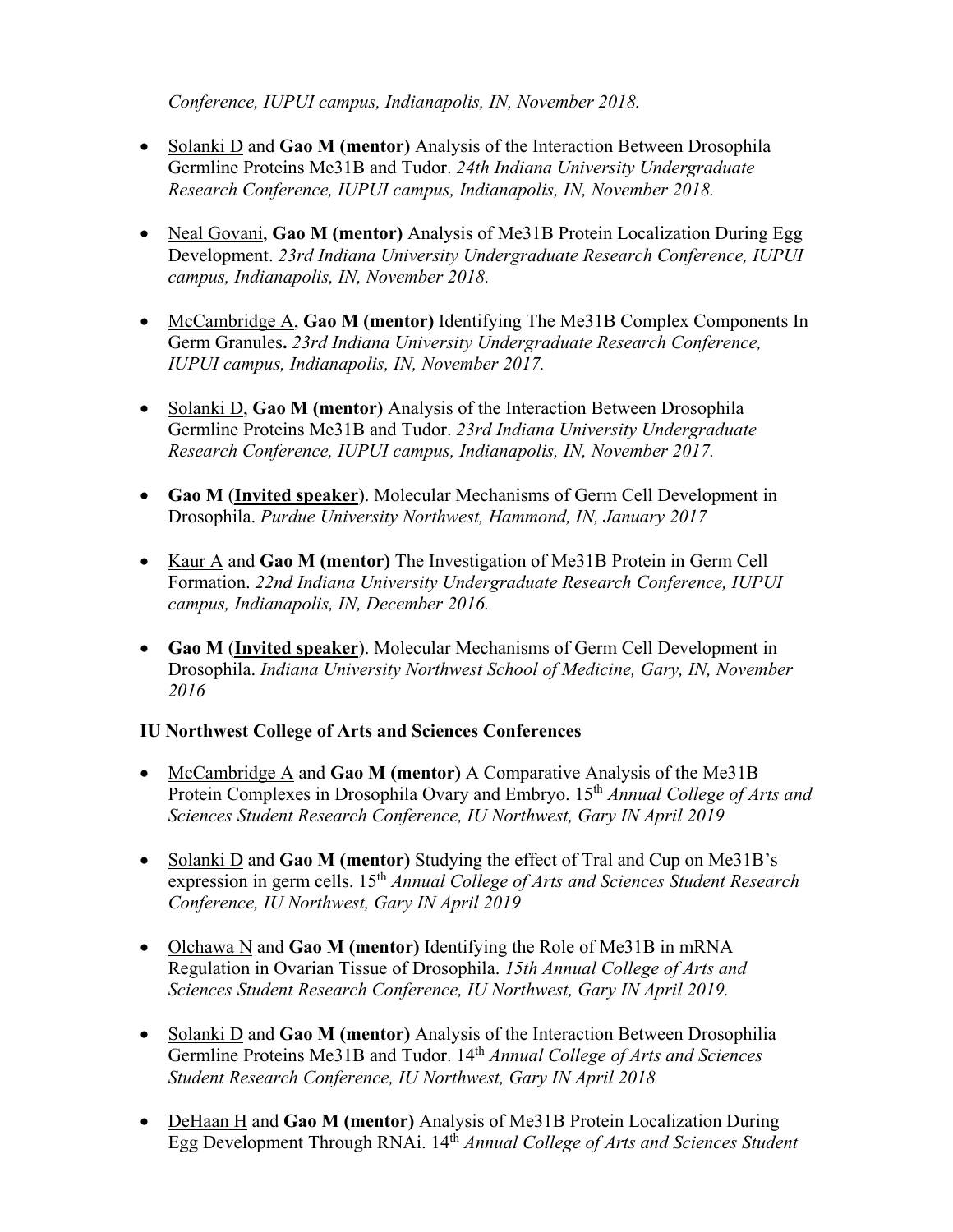*Research Conference, IU Northwest, Gary IN April 2018* 

- Armstrong B and **Gao M (mentor)** Examining the Effect of vas and tud mutation on the Localization of Me31B protein in Drosophila germ cells. 14th *Annual College of Arts and Sciences Student Research Conference, IU Northwest, Gary IN April 2018*
- McCambridge A and **Gao M (mentor)** Identifying the Me31B Complex Components in Germ Granules. 14th *Annual College of Arts and Sciences Student Research Conference, IU Northwest, Gary IN April 2018*
- Harris K and **Gao M (mentor)** ME31B Gene in Drosophila and It's Role in the Formation of Germ Plasm. *13th Annual College of Arts and Sciences Student Research Conference, IU Northwest, Gary IN April 2017.*
- Edwards A and **Gao M (mentor)** Site Directed Mutagenesis of Me31B. *13th Annual College of Arts and Sciences Student Research Conference, IU Northwest, Gary IN April 2017.*

# **TEACHING EXPERIENCE**

| <b>Indiana University Northwest, Biology Department, Gary, IN</b>                                                                  | Aug 2011 to present                      |
|------------------------------------------------------------------------------------------------------------------------------------|------------------------------------------|
| BIOL L101, Intro to Biological Sciences<br>$\bullet$<br>BIOL L311, Genetics<br>$\bullet$<br>BIOL L331, Human Genetics<br>$\bullet$ | <b>Spring and Fall</b><br>Spring<br>Fall |
| BIOL L290, Intro to Biological Research<br>$\bullet$                                                                               | Spring, Summer, and Fall                 |
| BIOL L490, Individual Study<br>$\bullet$                                                                                           | Spring, Summer, and Fall                 |
| Murray State University, Department of Biological Sciences, Murray, KY                                                             |                                          |
| BIO 533/BIO 633, Molecular Genetics<br>$\bullet$                                                                                   | <i>Spring 2014, 2015</i>                 |
| BIO 321, Cell Biology: Mechanisms<br>$\bullet$                                                                                     | Fall 2013, 2014                          |
| BIO 333, Genetics<br>$\bullet$                                                                                                     | Spring, 2013                             |
| BIO 115, Cellular Basis of Life<br>$\bullet$                                                                                       | Fall 2011, 2012, 2013, 2014              |
| Southern Illinois University Carbondale, Carbondale, IL                                                                            |                                          |
| MICRO 480, Advanced Microbiology Laboratory                                                                                        | Spring, 2007                             |
| MICRO 201, Introductory Microbiology Laboratory                                                                                    | Fall, 2006                               |
| <b>INSTITUTIONAL SERVICES</b>                                                                                                      |                                          |
| <b>IUN Computer Committee</b><br>$\bullet$                                                                                         | Spring 2019 to present                   |
| IUN Campus Survey and Curriculum Committee<br>$\bullet$                                                                            | Fall 2015 to Fall 2018                   |
| IUN College of Arts and Sciences Curriculum Committee<br>$\bullet$                                                                 | Fall 2016 to present                     |
| IUN Biology Adjunct Faculty Reappointment Committee<br>$\bullet$                                                                   | Spring 2016                              |
| <b>IUN Undergraduate Research Fund Committee</b><br>$\bullet$                                                                      | Spring 2016                              |

• IUN Calendar Committee *Fall 2015 to Spring 2017*